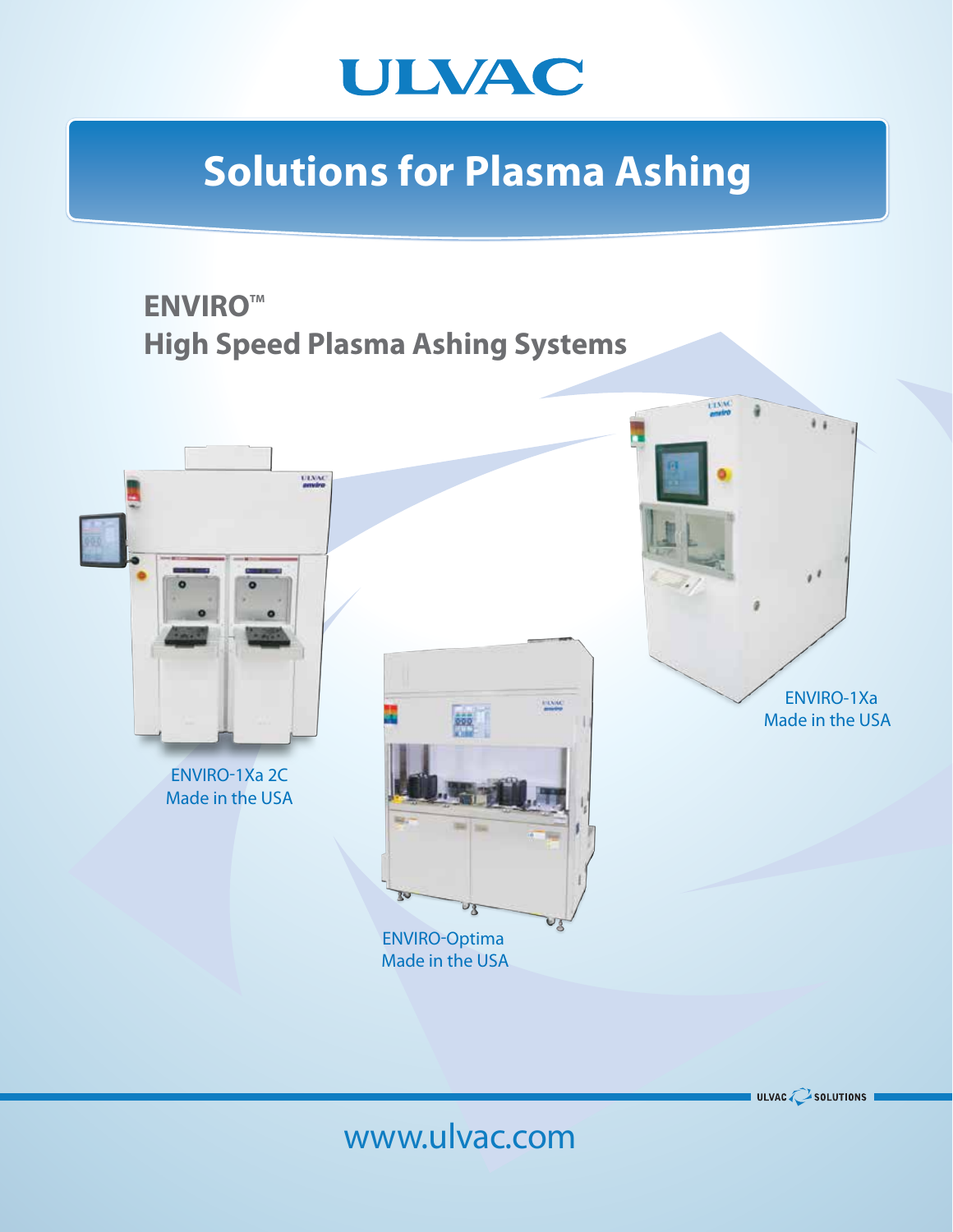### **ENVIROTM**

## **High Speed Plasma Ashing Systems**

- ENVIRO-1Xa Single Chamber
- ENVIRO-1Xa 2C Two Chambers
- ENVIRO-Optima Three Chambers

ENVIRO™ features common process chambers mated to high speed wafer handlers for R&D, pilot production and high-volume manufacturing; including thin wafer handling.

## **ENVIRO offers the flexibility for multiple applications, including:**

- Descum
- Thick resist strip (including: SU-8, KMPR, silanated)
- Polymer and residue removal
- MEMS Release (organic sacrificial layer removal)
- Backside clean (bevel/edge)

## **ENVIRO offers a wide process operating range:**

- Ashing Rate Several nm/min to more than 10um/min
- Wide range of stage temperature control (hot plate or optional cold plate)
- High efficiency downstream plasma source
- Up to 4 MFC's, 2 standard, 2 optional
- Gas chemistries: various, including halogen bearing

#### **Post Bosch Process Residue Removal**



*After Conventional Ash Process*



*After ENVIRO Ash Process* 

#### **MEMS Device Descum**





*Pre Descum*

### **Post Deep Silicon Etch Resist Removal**







*Post Ashing*

*Post Descum*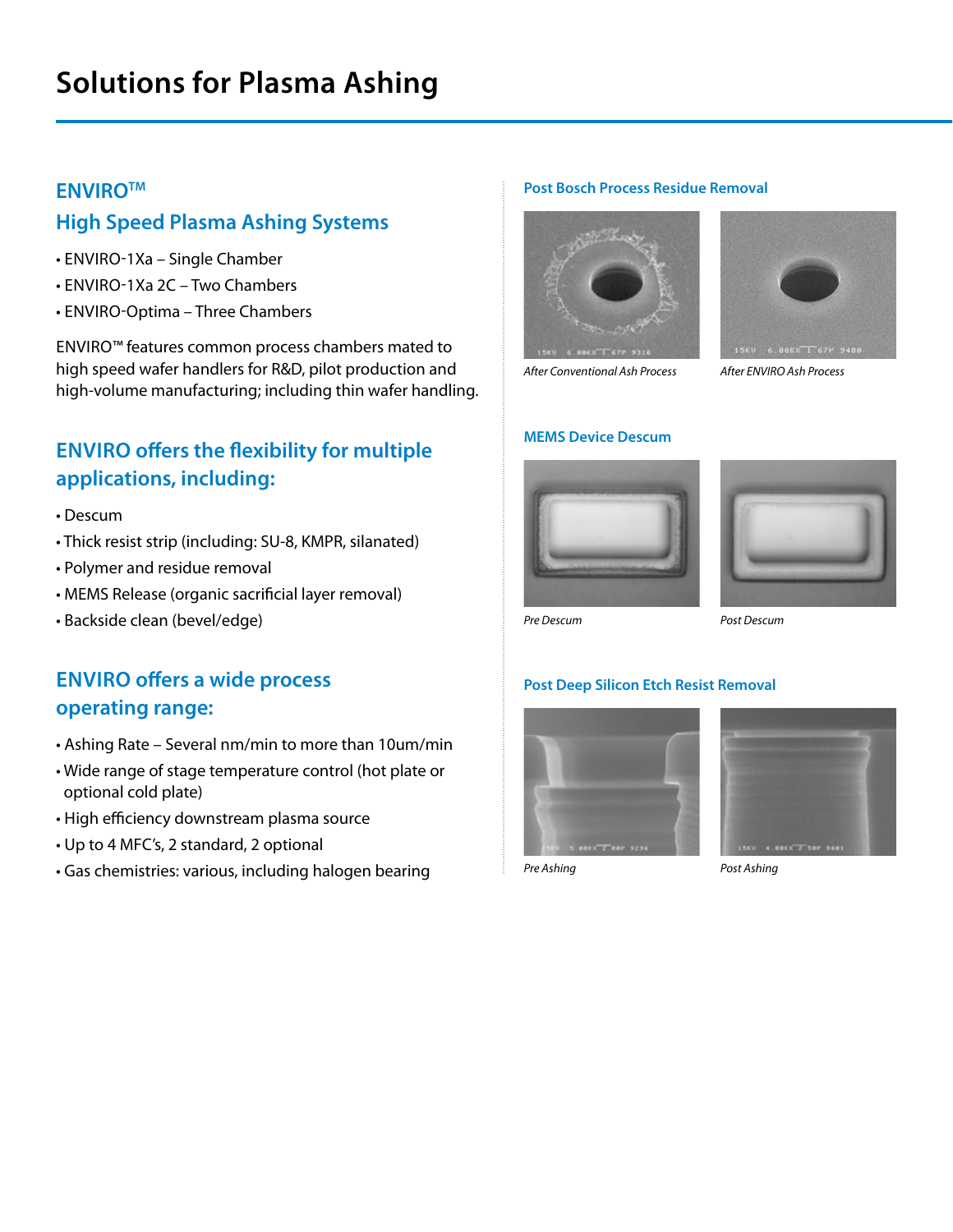## **ENVIRO-1XaTM (single process chamber)**

- 70 WPH (20 sec process time)
- 100 200 mm wafer sizes
- Non-contact end effector option
- HEPA option
- Dual cassette loading:
	- SMIF option

## **ENVIRO-1Xa 2C (dual process chambers)**

- 115 WPH (20 sec process time)
- 100 300 mm wafer size with ability to run 2 different sizes simultaneously in dedicated chambers
- Non-contact end effector option
- HEPA option
- Dual cassette loading:
	- SMIF option
	- FOUP option





UDA



*Cooling plate and wafer handling robot*